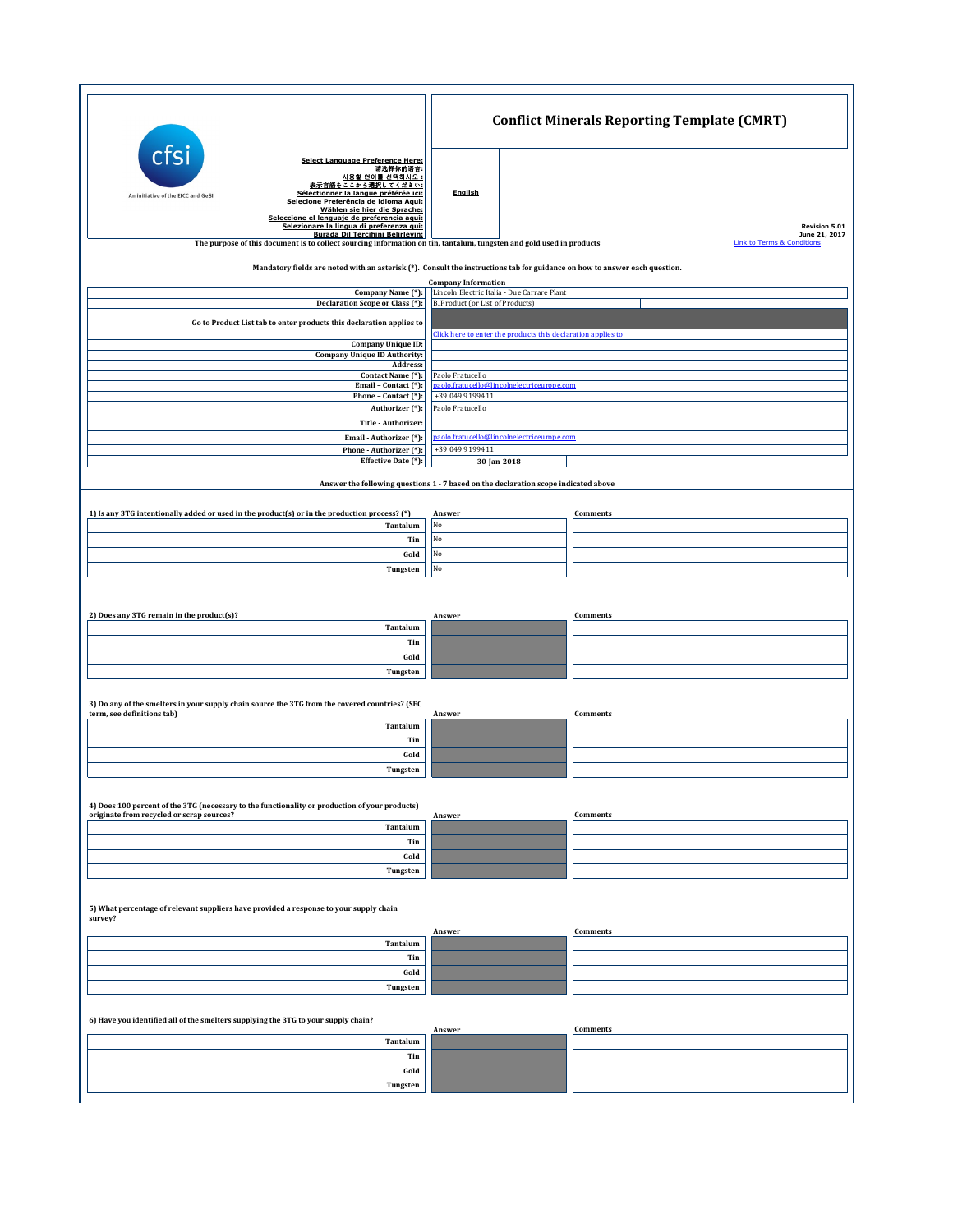|                                                                                                                                                                                                                                                                                                                                                                                     | <b>Conflict Minerals Reporting Template (CMRT)</b>          |  |                                                                          |  |  |  |
|-------------------------------------------------------------------------------------------------------------------------------------------------------------------------------------------------------------------------------------------------------------------------------------------------------------------------------------------------------------------------------------|-------------------------------------------------------------|--|--------------------------------------------------------------------------|--|--|--|
| cfsi<br>Select Language Preference Here:<br>请选择你的语言:<br>사용할 언어를 선택하시오 :<br>表示言語をここから選択してください:<br>Sélectionner la langue préférée ici:<br>An initiative of the EICC and GeSI<br>Selecione Preferência de idioma Aqui:<br>Wählen sie hier die Sprache:<br>Seleccione el lenguaje de preferencia aqui:<br>Selezionare la lingua di preferenza qui:<br>Burada Dil Tercihini Belirleyin: | <b>English</b>                                              |  | <b>Revision 5.01</b><br>June 21, 2017<br>Link to Terms & Conditions      |  |  |  |
| The purpose of this document is to collect sourcing information on tin, tantalum, tungsten and gold used in products<br>Mandatory fields are noted with an asterisk (*). Consult the instructions tab for guidance on how to answer each question.                                                                                                                                  |                                                             |  |                                                                          |  |  |  |
| 7) Has all applicable smelter information received by your company been reported in this<br>declaration?<br>Tantalum<br>Tin                                                                                                                                                                                                                                                         | Answer                                                      |  | <b>Comments</b>                                                          |  |  |  |
| Gold<br>Tungsten                                                                                                                                                                                                                                                                                                                                                                    |                                                             |  |                                                                          |  |  |  |
| Question                                                                                                                                                                                                                                                                                                                                                                            | Answer the Following Questions at a Company Level<br>Answer |  | <b>Comments</b>                                                          |  |  |  |
| A. Have you established a conflict minerals sourcing policy?                                                                                                                                                                                                                                                                                                                        | Yes                                                         |  |                                                                          |  |  |  |
| B. Is your conflict minerals sourcing policy publicly available on your website? (Note - If yes, the user<br>shall specify the URL in the comment field.)                                                                                                                                                                                                                           | Yes                                                         |  | http:/www.lincolnelectric.com/en-us/support/Pages/conflict-minerals.aspx |  |  |  |
| C. Do you require your direct suppliers to be DRC conflict-free?                                                                                                                                                                                                                                                                                                                    | Yes                                                         |  |                                                                          |  |  |  |
| D. Do you require your direct suppliers to source the 3TG from smelters whose due diligence practices<br>have been validated by an independent third party audit program?                                                                                                                                                                                                           | No                                                          |  |                                                                          |  |  |  |
| E. Have you implemented due diligence measures for conflict-free sourcing?                                                                                                                                                                                                                                                                                                          | Yes                                                         |  |                                                                          |  |  |  |
| F. Does your company conduct Conflict Minerals survey(s) of your relevant supplier(s)?                                                                                                                                                                                                                                                                                              | Yes, using other format (describe)                          |  | By means of CMRTs or free format declaration                             |  |  |  |
| G. Do you review due diligence information received from your suppliers against your company's<br>expectations?                                                                                                                                                                                                                                                                     | Yes                                                         |  |                                                                          |  |  |  |
| H. Does your review process include corrective action management?                                                                                                                                                                                                                                                                                                                   | Yes                                                         |  |                                                                          |  |  |  |
| I. Is your company required to file an annual conflict minerals disclosure with the SEC?                                                                                                                                                                                                                                                                                            | No                                                          |  | we are an European company                                               |  |  |  |
| @ 2017 Conflict-Free Sourcing Initiative. All rights reserved.                                                                                                                                                                                                                                                                                                                      |                                                             |  |                                                                          |  |  |  |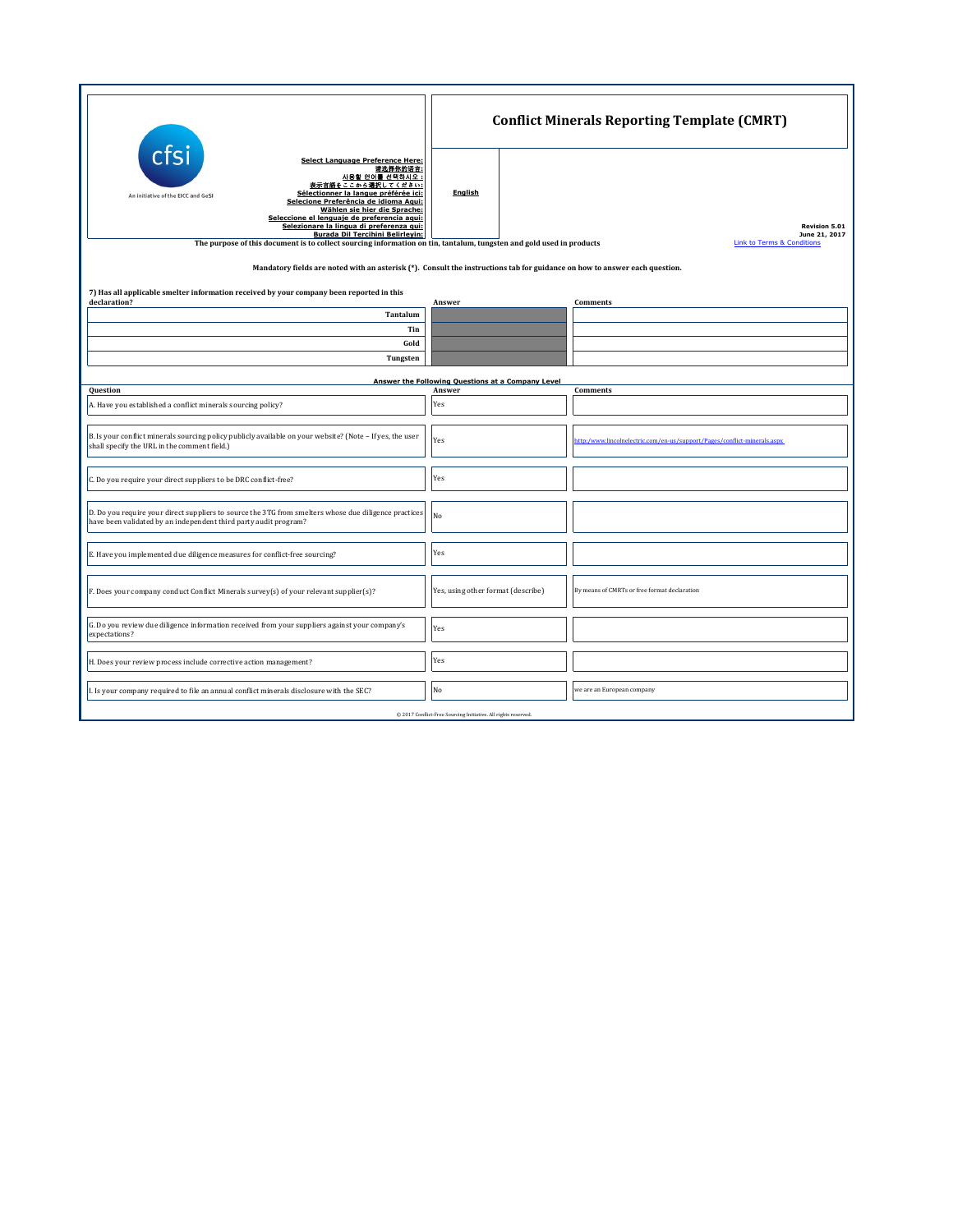**Completion required only if reporting level "Product (or List of Products)" selected on the 'Declaration' worksheet.**

| cfsi                                     |                                                                               |                 |
|------------------------------------------|-------------------------------------------------------------------------------|-----------------|
| <b>Manufacturer's Product Number (*)</b> | Click here to return to Declaration tab<br><b>Manufacturer's Product Name</b> | <b>Comments</b> |
| 0013007012                               | MOLYCORD KV2L 2.50X0300XCBOX                                                  |                 |
| 0013007015                               | MOLYCORD KV2L 3.20X0350XCBOX                                                  |                 |
| 0013007016                               | MOLYCORD KV2L 4.00X0350XCBOX                                                  |                 |
| 3205051                                  | AS 48/0E A48 4x0                                                              |                 |
| 3205943                                  | FILO ARCO SOM. AS48 2-4 FU STO 300KG                                          |                 |
| 3205945                                  | FILO ARCO SOM. AS48 3-2 FU STO 300KG                                          |                 |
| 3205952                                  | FILO ARCO SOM. AS48 4-0 FU STO 300KG                                          |                 |
| 3227938                                  | FILO ARCO SOM. AS67 3,2 K 415 25KG                                            |                 |
| 3227953                                  | FILO ARCO SOM. AS67 4-8 B OB.A 100KG                                          |                 |
| W000129066                               | H.FLUXOFIL 54 YURRE 2.4x0                                                     |                 |
| W000236028                               | FILO AS 67 DIAM.3-2 FUSTO300Kg                                                |                 |
| W000236029                               | FILO AS 67 DIAM.4-8 FUSTO 200K G                                              |                 |
| W000258208                               | INOXARC R 312 2.50X0300XCBOX                                                  |                 |
| W000258211                               | CASTARC 2.50X0350XVPMD                                                        |                 |
| W000258212                               | CASTARC 3.20X0350XVPMD                                                        |                 |
| W000258301                               | TENACITO 38R 4.00X0450XVPMD                                                   |                 |
| W000258302                               | TENACITO 38R 5.00X0450XVPMD                                                   |                 |
| W000258306                               | TENACITO 65R 5.00X0450XVPMD                                                   |                 |
| W000258309                               | TENAX 70 4.00X0450XCBOX                                                       |                 |
| W000258331                               | TENACITO 100 4.00X0450XVPMD                                                   |                 |
| W000258347                               | TENACITO Mo 4.00X0450XVPMD                                                    |                 |
| W000258353                               | CROMOCORD 9M 2.50X0300XCBOX                                                   |                 |
| W000258354                               | CROMOCORD 9M 3.20X0350XCBOX                                                   |                 |
| W000258355                               | CROMOCORD 9M 4.00X0450XCBOX                                                   |                 |
| W000258372                               | CROMOCORD N125 4.00X0450XCBOX                                                 |                 |
| W000258422                               | SUPRANOX RS 318 2.50X0300XVPMD                                                |                 |
| W000258455                               | SUPRANOX RS 312 2.50X0300XVPMD                                                |                 |
| W000258456                               | SUPRANOX RS 312 3.20X0350XVPMD                                                |                 |
| W000258457                               | SUPRANOX RS 312 4.00X0350XVPMD                                                |                 |
| W000258497                               | SUPRANEL 625 2.50X0300XVPMD                                                   |                 |
| W000258498                               | SUPRANEL 625 3.20X0350XVPMD                                                   |                 |
| W000258499                               | SUPRANEL 625 4.00X0350XVPMD                                                   |                 |
| W000258508                               | SUPERFONTE Ni 3.20X0350XVPMD                                                  |                 |
| W000258509                               | SUPERFONTE Ni 4.00X0350XVPMD                                                  |                 |
| W000258514                               | SUPERFONTE NiFe 3.20X0350XVPMD                                                |                 |
| W000258707                               | STARINOX 310 2.50X0300XVPMD                                                   |                 |
| W000258708                               | STARINOX 310 3.20X0350XVPMD                                                   |                 |
| W000258730                               | STARINOX 312 P 2.50X0300XVPMD                                                 |                 |
| W000258731                               | STARINOX 312 P 3.20X0350XVPMD                                                 |                 |
| W000258738                               | STARINOX 312 2.50X0300XVPMD                                                   |                 |
| W000258739                               | STARINOX 312 3.20X0350XVPMD                                                   |                 |
| W000258740                               | STARINOX 312 4.00X0350XVPMD                                                   |                 |
| W000258778                               | STARCAST NiFe 3.20X0350XVPMD                                                  |                 |
| W000258784                               | STARCAST BM 3.20X0350XVPMD                                                    |                 |
| W000273683                               | STEELCORED M10 2.4X0250XDRUM                                                  |                 |
| W000277025                               | SUPRANOX RS 309L 5.00X0350XVPMD                                               |                 |
| W000281132                               | FLUXOFIL 20 HD 1.2X0005XS200                                                  |                 |
| W000281133                               | FLUXOFIL 20 HD 1.2X0016XB300                                                  |                 |
| W000281135                               | FLUXOFIL 20 HD 1.6X0016XB300                                                  |                 |
| W000281180                               | FLUXOFIL 40 1.2X0016XB300                                                     |                 |
| W000281189                               | FLUXOFIL 18 HD 1.2X0016XB300                                                  |                 |
| W000281193                               | FLUXOFIL M 48 1.2X0016XB300                                                   |                 |
| W000281195                               | FLUXOFIL 48 1.2X0016XB300                                                     |                 |
| W000281199                               | FLUXOFIL 41 1.6X0016XB300                                                     |                 |
| W000281205                               | FLUXOFIL 42 1.2X0016XB300                                                     |                 |
| W000281216                               | FLUXOFIL M 42 1.2X0016XB300                                                   |                 |
| W000281221                               | FLUXOFIL 45 1.2X0016XB300                                                     |                 |
| W000281233                               | FLUXOFIL 25 1.2X0016XB300                                                     |                 |
| W000281235                               | FLUXOFIL 35 1.2X0016XB300                                                     |                 |
| W000281239                               | FLUXOFIL 36 1.2X0016XB300                                                     |                 |
| W000281244                               | FLUXOFIL 37 1.2X0016XB300                                                     |                 |
| W000281247                               | FLUXOFIL 38 C 1.2X0016XB300                                                   |                 |
| W000281335                               | FLUXOFIL 50 1.4X0016XB300                                                     |                 |
| W000281348                               | FLUXOFIL 54 1.6X0016XB300                                                     |                 |
| W000281355                               | FLUXOFIL 58 1.2X0016XB300                                                     |                 |
| W000281356                               | FLUXOFIL 58 1.4X0016XB300                                                     |                 |
| W000281357                               | FLUXOFIL 58 1.6X0016XB300                                                     |                 |
| W000281401                               | FLUXOFIL M 58 1.2X0016XB300                                                   |                 |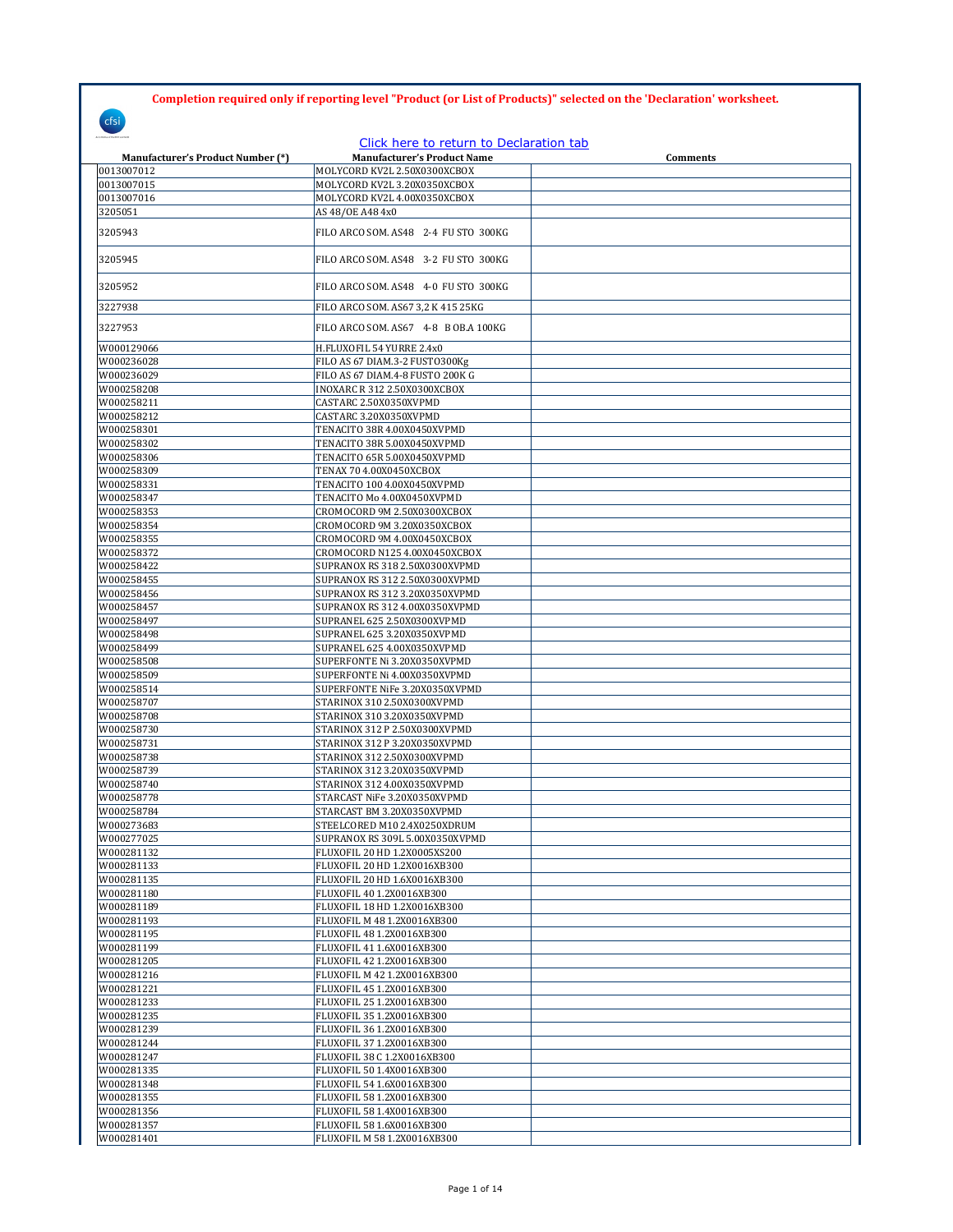| <b>Manufacturer's Product Number (*)</b> | <b>Manufacturer's Product Name</b> | Comments |
|------------------------------------------|------------------------------------|----------|
| W000281676                               | STEELCORED 20 HD 1.2X0016XB300     |          |
| W000281718                               | STEELCORED 48 HD 1.2X0016XB300     |          |
| W000281720                               | STEELCORED M 48 1.2X0016XB300      |          |
| W000281721                               | STEELCORED M 141 1.2X0016XB300     |          |
| W000281722                               | STEELCORED M 141 1.2X0200XDRUM     |          |
| W000281726                               | STEELCORED 42 1.2X0016XB300        |          |
| W000281730                               | STEELCORED M 42 1.2X0016XB300      |          |
| W000281801                               | STEELCORED 58 1.2X0016XB300        |          |
| W000281803                               | STEELCORED 58 1.6X0016XB300        |          |
| W000281806                               | STEELCORED M 58 1.2X0016XB300      |          |
| W000282012                               | FLUXOCORD 31 4.0X0025XB450         |          |
| W000282022                               | FLUXOCORD 31 HD 2.4X0025XB450      |          |
| W000282043                               | FLUXOCORD 35 25 4.0X0025XB450      |          |
| W000282112                               | FLUXOCORD 42 1.6X0016XB300         |          |
| W000282406                               | SUBCORED 31 HD 2.4X0025XB450       |          |
| W000285020                               | OE-S2 2.4X0025XB450                |          |
| W000285028                               | OE-S2 4.0X0025XB450                |          |
| W000285120                               | OE-SD3 3.2X0025XB450               |          |
| W000285125                               | OE-SD3 4.0X0025XB450               |          |
| W000285210                               | OE-SD3 1Ni 1/2Mo 2.4X0025XB450     |          |
| W000285214                               | OE-SD3 1Ni 1/2Mo 3.2X0025XB450     |          |
| W000285218                               | OE-SD3 1Ni 1/2Mo 4.0X0025XB450     |          |
| W000285228                               | OE-SD3 1Ni 1/4Mo 2.4X0025XB450     |          |
| W000285232                               | OE-SD3 1Ni 1/4Mo 3.2X0025XB450     |          |
| W000285236                               | OE-SD3 1Ni 1/4Mo 4.0X0025XB450     |          |
| W000285237                               | OE-SD3 1Ni 1/4Mo 4.0X0090XB570     |          |
| W000285238                               | OE-SD3 1Ni 1/4Mo 4.0X0300XDRUM     |          |
| W000285320                               | OE-S2 CRMO1 4.0X0025XB450          |          |
| W000285322                               | OE-S2 CRMO1 4.0X0300XDRUMXCL       |          |
| W000285351                               | OE-CROMO S225 2.4X0025XB450        |          |
| W000285357                               | OE-CROMO S225 4.0X0025XB450        |          |
| W000285359                               | OE-CROMO S225 4.0X0300XDRUMXCL     |          |
| W000285369                               | OE-CROMO S225V 3.2X0025XB450       |          |
| W000285371                               | OE-CROMO S225V 3.2X0300XDRUMXCL    |          |
| W000286074                               | AS 36 1.6X0025XB450                |          |
| W000286076                               | AS 36 2.4X0025XB450                |          |
| W000286078                               | AS 36 3.2X0300XDRUMXCL             |          |
| W000286101                               | AS 37LN 4.0X0025XB450              |          |
| W000287342                               | TENAX 35S 3.20X0350XVPMD           |          |
| W000287343                               | TENAX 35S 3.20X0450XVPMD           |          |
| W000287344                               | TENAX 35S 4.00X0450XVPMD           |          |
| W000287427                               | TENACITO 38R 2.50X0350XVPMD        |          |
| W000287428                               | TENACITO 38R 3.20X0350XVPMD        |          |
| W000287436                               | TENACITO 65R 3.20X0350XVPMD        |          |
| W000287452                               | TENACITO 70B 3.20X0350XVPMD        |          |
| W000287468                               | TENACITO 80CL 3.20X0350XVPMD       |          |
| W000287480                               | TENACITO 100 3.20X0350XVPMD        |          |
| W000287521                               | TENAX 98M 3.20X0350XVPMD           |          |
| W000287532                               | TENAX 88S HR 4.00X0450XVPMD        |          |
| W000287533                               | TENAX 88S HR 5.00X0450XVPMD        |          |
| W000287540                               | TENAX 88S 3.20X0350XVPMD           |          |
| W000287542                               | TENAX 88S 4.00X0450XVPMD           |          |
| W000287543                               | TENAX 88S 5.00X0450XVPMD           |          |
| W000287545                               | TENAX 118M 3.20X0350XVPMD          |          |
| W000287584                               | TENCORD 85 Kb 2.50X0300XVPMD       |          |
| W000287585                               | TENCORD 85 Kb 3.20X0450XVPMD       |          |
| W000287586                               | TENCORD 85 Kb 4.00X0450XVPMD       |          |
| W000287611                               | MOLYCORD KV2HR 5.00X0450XCBOX      |          |
| W000287613                               | MOLYCORD KV2HR 3.20X0350XVPMD      |          |
| W000287625                               | CROMOCORD KV5HR 3.20X0350XCBOX     |          |
| W000287626                               | CROMOCORD KV5HR 4.00X0350XCBOX     |          |
| W000287630                               | CROMOCORD KV5HR 4.00X0350XVPMD     |          |
| W000287634                               | CROMOCORD KV5L 4.00X0350XCBOX      |          |
| W000287650                               | CROMOCORD KV3HR 3.20X0350XCBOX     |          |
| W000287654                               | CROMOCORD KV3HR 3.20X0350XVPMD     |          |
| W000287656                               | CROMOCORD KV3HR 5.00X0450XVPMD     |          |
| W000287667                               | CROMO E225 4.00X0450XCBOX          |          |
| W000287673                               | CROMO E225V 3.20X0350XCBOX         |          |
| W000287674                               | CROMO E225V 4.00X0450XCBOX         |          |
| W000287675                               | CROMO E225V 5.00X0450XCBOX         |          |
| W000287698                               | CROMOCORD 5L 3.20X0350XVPMD        |          |
| W000287701                               | CROMOCORD 5 2.50X0300XVPMD         |          |
| W000287702                               | CROMOCORD 5 3.20X0350XVPMD         |          |
| W000287719                               | CROMOCORD 91 4.00X0350XVPMD        |          |
| W000287720                               | CROMOCORD 91 5.00X0450XVPMD        |          |
| W000287840                               | SUPRANOX RS 317L 4.00X0350XVPMD    |          |
| W000287867                               | SUPRANOX RS 308H 3.20X0350XVPMD    |          |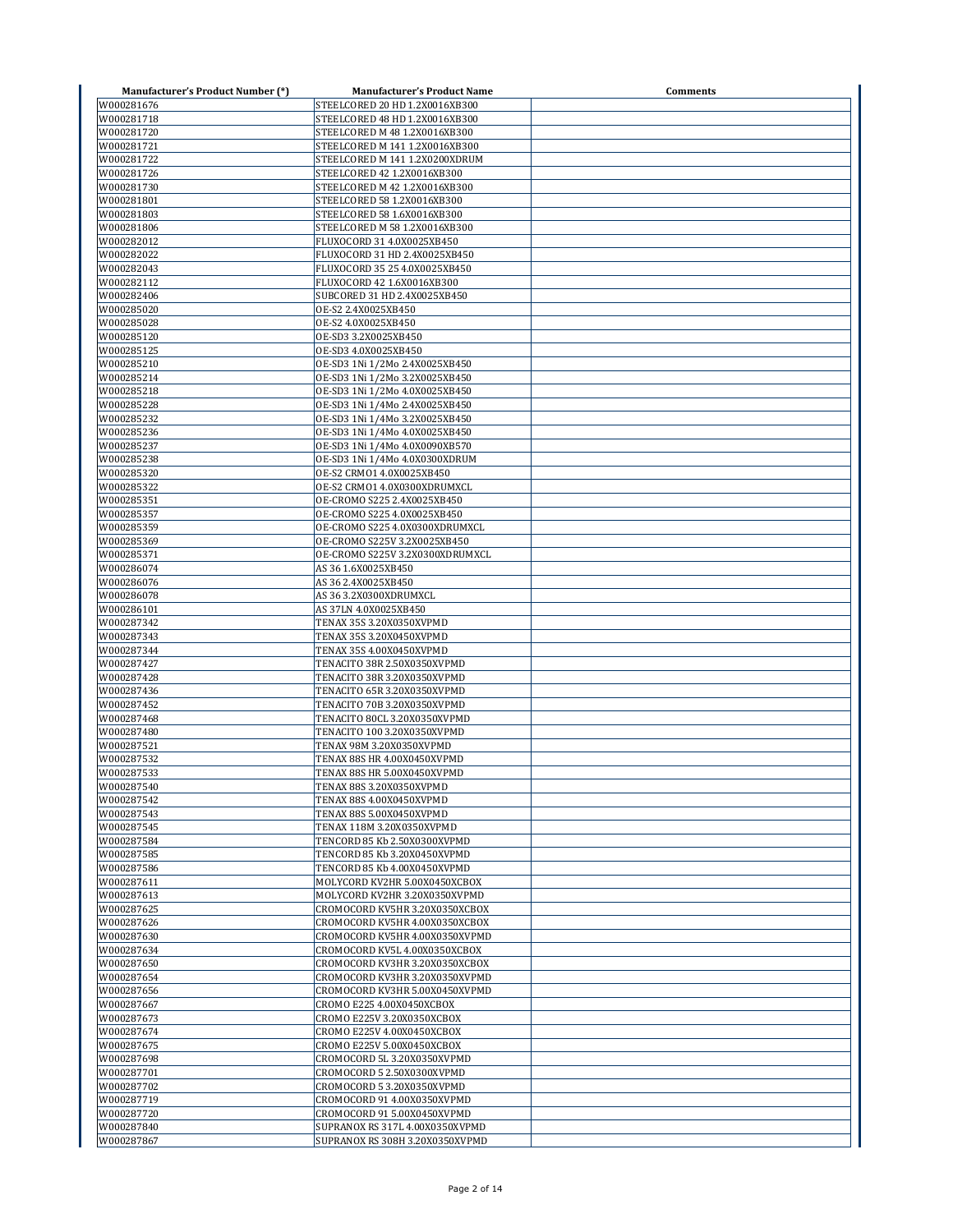| <b>Manufacturer's Product Number (*)</b> | <b>Manufacturer's Product Name</b>                               | Comments |
|------------------------------------------|------------------------------------------------------------------|----------|
| W000287868                               | SUPRANOX RS 308H 4.00X0350XVPMD                                  |          |
| W000287958                               | BASINOX 308L T 2.50X0300XVPMD                                    |          |
| W000287964                               | BASINOX 316L 2.50X0300XVPMD                                      |          |
| W000287965<br>W000287977                 | BASINOX 316L 3.20X0350XVPMD<br>BASINOX 347 2.50X0300XVPMD        |          |
| W000287978                               | BASINOX 347 3.20X0350XVPMD                                       |          |
| W000287979                               | BASINOX 347 4.00X0350XVPMD                                       |          |
| W000287982                               | BASINOX 309L 3.20X0350XVPMD                                      |          |
| W000287990                               | BASINOX 309Nb 3.20X0350XVPMD                                     |          |
| W000287991                               | BASINOX 309Nb 4.00X0350XVPMD                                     |          |
| W000288024                               | BASINOX 410 4.00X0350XVPMD                                       |          |
| W000288028                               | BASINOX 410 NiMo 4.00X0350XVPMD                                  |          |
| W000288035                               | BASINOX 25 10 4 N 3.20X0350XVPMD                                 |          |
| W000288036                               | BASINOX 25 10 4 N 4.00X0350XVPMD                                 |          |
| W000288627<br>W000288681                 | TENCOR 4.00X0450XVPMD<br>SAF-FRO CD 60 2.50X0350XVPMD            |          |
| W000288682                               | SAF-FRO CD 60 3.20X0350XVPMD                                     |          |
| W000288692                               | SAF-FRO CD 65SC 2.50X0350XVPMD                                   |          |
| W000288693                               | SAF-FRO CD 65SC 3.20X0350XVPMD                                   |          |
| W000289020                               | STARCAST NiCu 2.50X0300XVPMD                                     |          |
| W000289022                               | STARCAST NiCu 4.00X0350XVPMD                                     |          |
| W000289151                               | STEELCORED 48 1.2X0016XB300                                      |          |
| W000372104                               | CROMO E91 3.20X0350XVPMD                                         |          |
| W000373450                               | FLUXOCORD 41 RMA OWPALX0500X1PFXF                                |          |
| W000375871                               | SUPRANOX RS 308L 5.00X0350XVPMD                                  |          |
| W000375912                               | SUPRANOX 309L 5.00X0350XCBOX                                     |          |
| W000375921<br>W000377272                 | SAFINOX R 309L 5.00X0350XCBOX                                    |          |
| W000379143                               | FLUXOCORD 40C 2.4X0025XB450<br>FLUXOCORD 40 4.0X0025XB450        |          |
| W000380126                               | FLUXOCORD 41RMA 4.0X0025XB450                                    |          |
| W000380169                               | SUPRANOX RS 308MO 2.50X0300XVPMD                                 |          |
| W000380170                               | SUPRANOX RS 347 3.20X0350XVPMD                                   |          |
| W000380218                               | FREEZAL ENI3 4.00X0350XVPMD                                      |          |
| W000380223                               | SUPRANEL 625 LF 4.00X0350XVPMD                                   |          |
| W000380224                               | SAFER NF 59 2.50X0350XVPMD                                       |          |
| W000380225                               | SAFER NF 59 3.20X0350XVPMD                                       |          |
| W000380226                               | SAFER NF 59 4.00X0450XVPMD                                       |          |
| W000380230                               | STARINOX 308L P 2.50X0300XVPMD                                   |          |
| W000380234<br>W000380235                 | STARINOX 316L P 2.50X0300XVPMD<br>STARINOX 316L P 3.20X0350XVPMD |          |
| W000380264                               | SUPRANOX RS 347 4.00X0350XVPMD                                   |          |
| W000380265                               | SUPRANOX RS 347 5.00X0350XVPMD                                   |          |
| W000380267                               | CROMOCORD KV3HR 2.50X0350XCBOX                                   |          |
| W000380269                               | CROMOCORD KV3HR 4.00X0450XVPMD                                   |          |
| W000380270                               | SUPRANEL 182 2.50X0300XVPMD                                      |          |
| W000380271                               | SUPRANEL 182 3.20X0350XVPMD                                      |          |
| W000380272                               | SUPRANEL 182 4.00X0350XVPMD                                      |          |
| W000380273                               | SUPRANEL 182 5.00X0350XVPMD                                      |          |
| W000380286                               | TENAX 35S 2.50X0300XCBOX                                         |          |
| W000380289                               | TENAX 35S 2.50X0350XCBOX                                         |          |
| W000380290<br>W000380291                 | TENAX 35S 3.20X0350XCBOX<br>TENAX 35S 3.20X0450XCBOX             |          |
| W000380293                               | TENAX 35S 4.00X0450XCBOX                                         |          |
| W000380295                               | TENAX 35S 5.00X0450XCBOX                                         |          |
| W000380314                               | TENAX 35S 2.50X0300XVPMD                                         |          |
| W000380320                               | TENAX 35S R 2.50X0350XCBOX                                       |          |
| W000380322                               | TENAX 35S R 3.20X0450XCBOX                                       |          |
| W000380323                               | TENAX 35S R 4.00X0450XCBOX                                       |          |
| W000380325                               | TENAX 35S R 2.50X0300XVPMD                                       |          |
| W000380405                               | OE-SD3 1NI 1/4 MO 4.0X0250XDRUMXACLXSEA                          |          |
| W000380415                               | OE-SD3 4.0X0025XB450XSEA                                         |          |
| W000380811                               | SAFER NF 59 5.00X0450XVPMD                                       |          |
| W000380839                               | SUPRANOX RS 309LMO 2.50X0300XVPMD                                |          |
| W000382959                               | SAFER NF 59 MICRO DRY 3.20X0350XVPMC                             |          |
| W000382990                               | SAFER NF 59 MICRO DRY 2.50X0350XVPMC                             |          |
| W000383533                               | SAFER NF510A DRY DCNS 2.50X0350XVPMC                             |          |
| W000383534                               | SAFER NF510A DRY DCNS 3.20X0450XVPMC                             |          |
| W000383633                               | SAFER ND80 DRY DCNS 3.20X0450XVPMC                               |          |
| W000383637                               | SAFINOX B BLINDAGE DRY DCNS<br>3.20X0350XVPMC                    |          |
| W000383680                               | SAFER NF 59 MICRO DRY 4.00X0450XVPMC                             |          |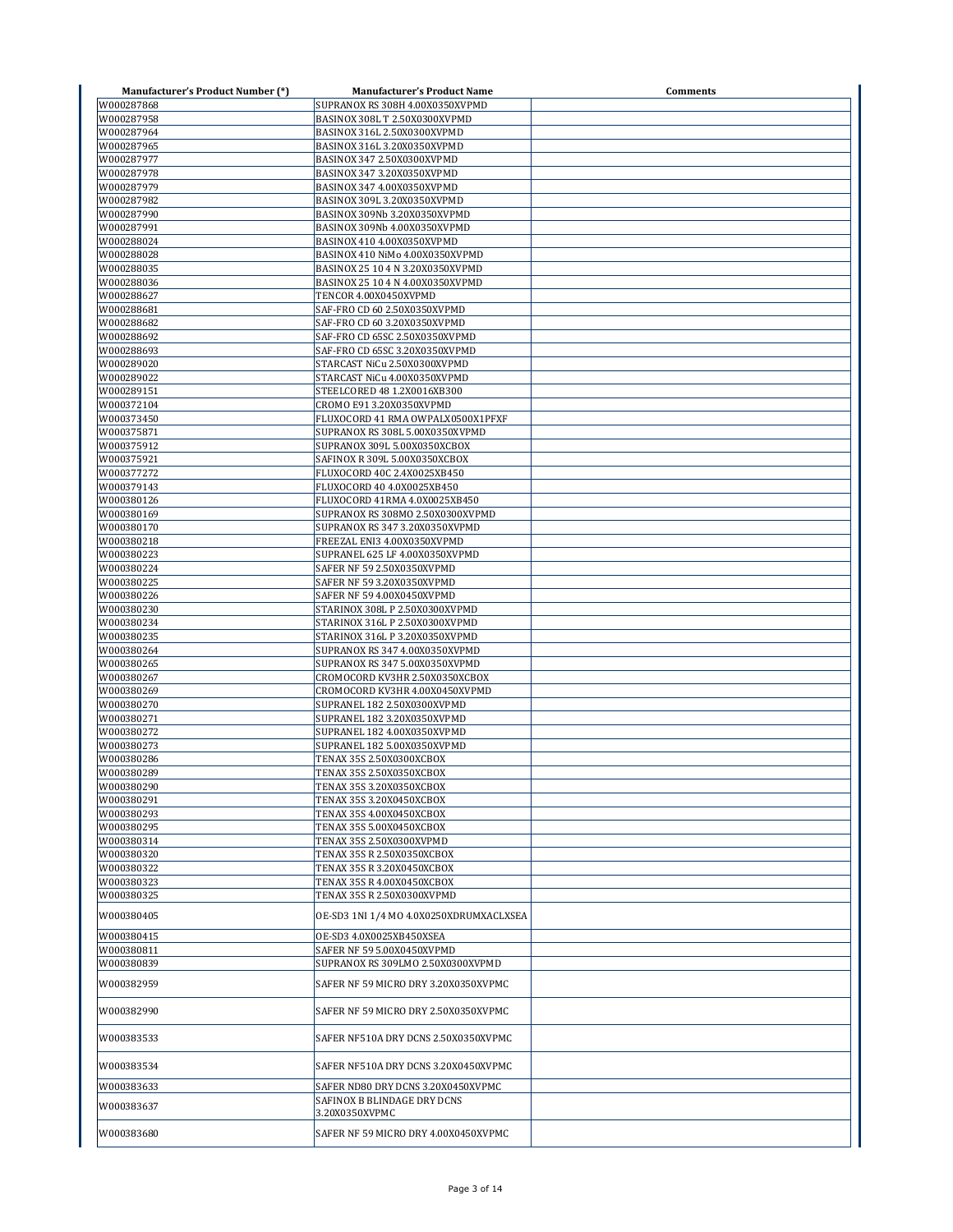| <b>Manufacturer's Product Number (*)</b> | <b>Manufacturer's Product Name</b>               | <b>Comments</b> |
|------------------------------------------|--------------------------------------------------|-----------------|
| W000384014                               | TENACITO 65R 3.20X0350XCBOXXSEA                  |                 |
| W000384016                               | TENACITO 65R 4.0X0450XCBOXXSEA                   |                 |
| W000384028                               | TENACITO 80 5.0X0450XCBOXXSEA                    |                 |
| W000385323                               | SAFINOX B BLINDAGE DRY DCNS                      |                 |
|                                          | 2.50X0300XVPMC                                   |                 |
| W000385490                               | FLUXOFIL M41 1.2X0016XB300                       |                 |
| W000385492                               | FLUXOFIL M42 1.4X0016XB300                       |                 |
| W000386058                               | SUPRANOX 309 MOL 3.20X0350XVPMD                  |                 |
| W000386126                               | FLUXOFIL 58 1.2X0200XDRUM                        |                 |
| W000386200                               | TENACITO 38R MICRO DRY 3.20X0350XVPMC            |                 |
| W000386548                               | CROMO E91 4.00X0350XCBOX                         |                 |
| W000387415                               | FLUXOFIL 12 3.2X0025XB450                        |                 |
| W000387463                               | SUPRANOX RS 317L 5.00X0350XVPMD                  |                 |
| W000387510                               | BASINOX 308L 4.00X0450XVPMD                      |                 |
| W000400055                               | SUPERCITO 7018S 3,20X0350XVPMDXNUC               |                 |
| W000400179                               | CROMOCORD 9M 3.2X350XVPMD                        |                 |
| W000400209                               | FLUXOCORD 42 HD 4.0X0025XB450                    |                 |
| W000400607                               | TENACITO 65R 5.00X0450XCBOX                      |                 |
| W000400709                               | FLUXOFIL 22 HD 1.2X0016XB300                     |                 |
| W000400710                               | FLUXOFIL 23 HD 1.2X0016XB300                     |                 |
| W000400786                               | TENACITO 65R NUC 4,00X0350XVPMDXNUC              |                 |
| W000400822                               | BASINOX 308L-16 NUC 4.0X0350XVPMDXNUC            |                 |
| W000400823                               | BASINOX 309L-16 NUC 4.0X0350XVPMDXNUC            |                 |
| W000400864                               | SAFINOX B BLINDAGE DRY DCNS GL<br>3.20X0350XVPMC |                 |
| W000401014                               | TENAX 70 3.20X0350XVPMD                          |                 |
| W000401570                               | FLUXOFIL 14 DCN GL 1.2X0016XB300                 |                 |
|                                          |                                                  |                 |
| W000401616                               | TENACITO 65R NUC 3.20X0350XVPMDXNUC              |                 |
| W000401617                               | TENACITO 65R NUC 5.00X0450XVPMDXNUC              |                 |
| W000402077                               | MOLYCORD KB NUC 3.20X0350XVPMDXNUC               |                 |
| W000402256                               | OE-SD3 1Ni 1/4Mo 2.4X0300XDRUMXACL               |                 |
| W000402257                               | OE-SD3 1Ni 1/4Mo 3.2X0300XDRUMXACL               |                 |
| W000402293                               | BASINOX 308L 5.00X0450XVPMD                      |                 |
| W000402294                               | BASINOX 318 5.00X0350XVPMD                       |                 |
| W000402406                               | OE-SD3 1NI 1/2MO 2.4X0025XB450XSEA               |                 |
| W000402408                               | OE-TIBOR 33 3.2X0025XB450XSEA                    |                 |
| W000402648                               | OE-SD3 1NI 1/2MO 2.4X0025XB450XVCI               |                 |
| W000402800                               | SUBCORED 31 4.0X0025XB450                        |                 |
| W000403032                               | OE-SD3 1NI 1/2MO 4,00X0025XB450XVCI              |                 |
| W000403033                               | OE-SD3 1NI 1/2MO 3,20X0025XB450XVCI              |                 |
| W000403224                               | SUPRANEL 182 3.20X0300XVPMD                      |                 |
|                                          |                                                  |                 |
|                                          |                                                  |                 |
|                                          |                                                  |                 |
|                                          |                                                  |                 |
|                                          |                                                  |                 |
|                                          |                                                  |                 |
|                                          |                                                  |                 |
|                                          |                                                  |                 |
|                                          |                                                  |                 |
|                                          |                                                  |                 |
|                                          |                                                  |                 |
|                                          |                                                  |                 |
|                                          |                                                  |                 |
|                                          |                                                  |                 |
|                                          |                                                  |                 |
|                                          |                                                  |                 |
|                                          |                                                  |                 |
|                                          |                                                  |                 |
|                                          |                                                  |                 |
|                                          |                                                  |                 |
|                                          |                                                  |                 |
|                                          |                                                  |                 |
|                                          |                                                  |                 |
|                                          |                                                  |                 |
|                                          |                                                  |                 |
|                                          |                                                  |                 |
|                                          |                                                  |                 |
|                                          |                                                  |                 |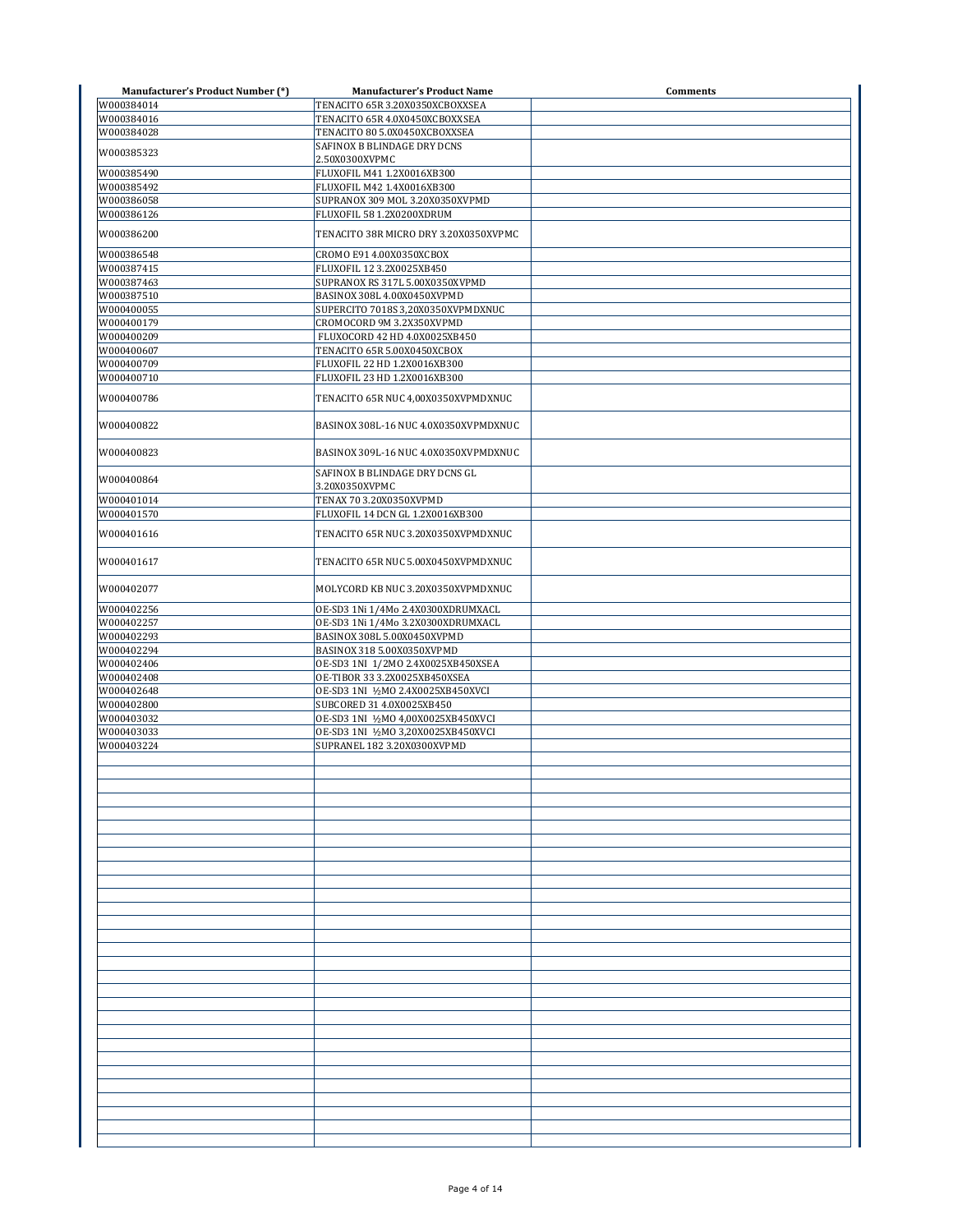|                                                                                                                                                                                                                                                                                                                                                       |                                                                                     | <b>Conflict Minerals Reporting Template (CMRT)</b>     |
|-------------------------------------------------------------------------------------------------------------------------------------------------------------------------------------------------------------------------------------------------------------------------------------------------------------------------------------------------------|-------------------------------------------------------------------------------------|--------------------------------------------------------|
| cfs<br><b>Select Language Preference Here:</b><br>请选择你的语言:<br>사용할 언어를 선택하시오 :<br>表示言語をここから選択してください:<br>Sélectionner la langue préférée ici:<br>An initiative of the EICC and GeSI<br>Selecione Preferência de idioma Aqui:<br>Wählen sie hier die Sprache:<br>Seleccione el lenguaje de preferencia aqui:<br>Selezionare la lingua di preferenza qui: | <b>English</b>                                                                      | <b>Revision 5.01</b>                                   |
| Burada Dil Tercihini Belirleyin:<br>The purpose of this document is to collect sourcing information on tin, tantalum, tungsten and gold used in products                                                                                                                                                                                              |                                                                                     | June 21, 2017<br><b>Link to Terms &amp; Conditions</b> |
| Mandatory fields are noted with an asterisk (*). Consult the instructions tab for guidance on how to answer each question.                                                                                                                                                                                                                            |                                                                                     |                                                        |
|                                                                                                                                                                                                                                                                                                                                                       | <b>Company Information</b>                                                          |                                                        |
| Company Name (*):<br>Declaration Scope or Class (*):                                                                                                                                                                                                                                                                                                  | Lincoln Electric Italia - Due Carrare Plant<br>B. Product (or List of Products)     |                                                        |
| Go to Product List tab to enter products this declaration applies to                                                                                                                                                                                                                                                                                  |                                                                                     |                                                        |
| <b>Company Unique ID:</b>                                                                                                                                                                                                                                                                                                                             | Click here to enter the products this declaration applies to                        |                                                        |
| <b>Company Unique ID Authority:</b><br>Address:                                                                                                                                                                                                                                                                                                       |                                                                                     |                                                        |
| Contact Name (*):<br>Email - Contact (*):                                                                                                                                                                                                                                                                                                             | Paolo Fratucello<br>aolo.fratucello@lincolnelectriceurope.com                       |                                                        |
| Phone - Contact (*):<br>Authorizer (*):                                                                                                                                                                                                                                                                                                               | +39 049 9199411<br>Paolo Fratucello                                                 |                                                        |
| Title - Authorizer:                                                                                                                                                                                                                                                                                                                                   |                                                                                     |                                                        |
| Email - Authorizer (*):<br>Phone - Authorizer (*):                                                                                                                                                                                                                                                                                                    | paolo.fratucello@lincolnelectriceurope.com<br>+39 049 9199411                       |                                                        |
| Effective Date (*):                                                                                                                                                                                                                                                                                                                                   | 22-Feb-2019                                                                         |                                                        |
|                                                                                                                                                                                                                                                                                                                                                       | Answer the following questions 1 - 7 based on the declaration scope indicated above |                                                        |
| 1) Is any 3TG intentionally added or used in the product(s) or in the production process? (*)                                                                                                                                                                                                                                                         | Answer                                                                              | Comments                                               |
| Tantalum                                                                                                                                                                                                                                                                                                                                              | No                                                                                  |                                                        |
| Tin<br>Gold                                                                                                                                                                                                                                                                                                                                           | No<br>No                                                                            |                                                        |
| Tungsten (*)                                                                                                                                                                                                                                                                                                                                          | Yes                                                                                 |                                                        |
|                                                                                                                                                                                                                                                                                                                                                       |                                                                                     |                                                        |
| 2) Does any 3TG remain in the product(s)? (*)                                                                                                                                                                                                                                                                                                         | Answer                                                                              | Comments                                               |
| Tantalum                                                                                                                                                                                                                                                                                                                                              |                                                                                     |                                                        |
| Tin<br>Gold                                                                                                                                                                                                                                                                                                                                           |                                                                                     |                                                        |
| Tungsten (*)                                                                                                                                                                                                                                                                                                                                          | Yes                                                                                 |                                                        |
| 3) Do any of the smelters in your supply chain source the 3TG from the covered countries? (SEC                                                                                                                                                                                                                                                        |                                                                                     |                                                        |
| term, see definitions tab) (*)                                                                                                                                                                                                                                                                                                                        | Answer                                                                              | Comments                                               |
| Tantalum<br>Tin                                                                                                                                                                                                                                                                                                                                       |                                                                                     |                                                        |
| Gold                                                                                                                                                                                                                                                                                                                                                  |                                                                                     |                                                        |
| Tungsten (*)                                                                                                                                                                                                                                                                                                                                          | No                                                                                  |                                                        |
| 4) Does 100 percent of the 3TG (necessary to the functionality or production of your products)                                                                                                                                                                                                                                                        |                                                                                     |                                                        |
| originate from recycled or scrap sources? (*)<br>Tantalum                                                                                                                                                                                                                                                                                             | Answer                                                                              | Comments                                               |
| Tin                                                                                                                                                                                                                                                                                                                                                   |                                                                                     |                                                        |
| Gold                                                                                                                                                                                                                                                                                                                                                  | Unknown                                                                             |                                                        |
| Tungsten (*)                                                                                                                                                                                                                                                                                                                                          |                                                                                     |                                                        |
| 5) What percentage of relevant suppliers have provided a response to your supply chain<br>survey? (*)                                                                                                                                                                                                                                                 |                                                                                     |                                                        |
| Tantalum                                                                                                                                                                                                                                                                                                                                              | Answer                                                                              | Comments                                               |
| Tin                                                                                                                                                                                                                                                                                                                                                   |                                                                                     |                                                        |
| Gold<br>Tungsten (*)                                                                                                                                                                                                                                                                                                                                  | 100%                                                                                |                                                        |
|                                                                                                                                                                                                                                                                                                                                                       |                                                                                     |                                                        |
| 6) Have you identified all of the smelters supplying the 3TG to your supply chain? (*)                                                                                                                                                                                                                                                                | Answer                                                                              | Comments                                               |
| Tantalum                                                                                                                                                                                                                                                                                                                                              |                                                                                     |                                                        |
| Tin<br>Gold                                                                                                                                                                                                                                                                                                                                           |                                                                                     |                                                        |
| Tungsten (*)                                                                                                                                                                                                                                                                                                                                          | No                                                                                  |                                                        |
|                                                                                                                                                                                                                                                                                                                                                       |                                                                                     |                                                        |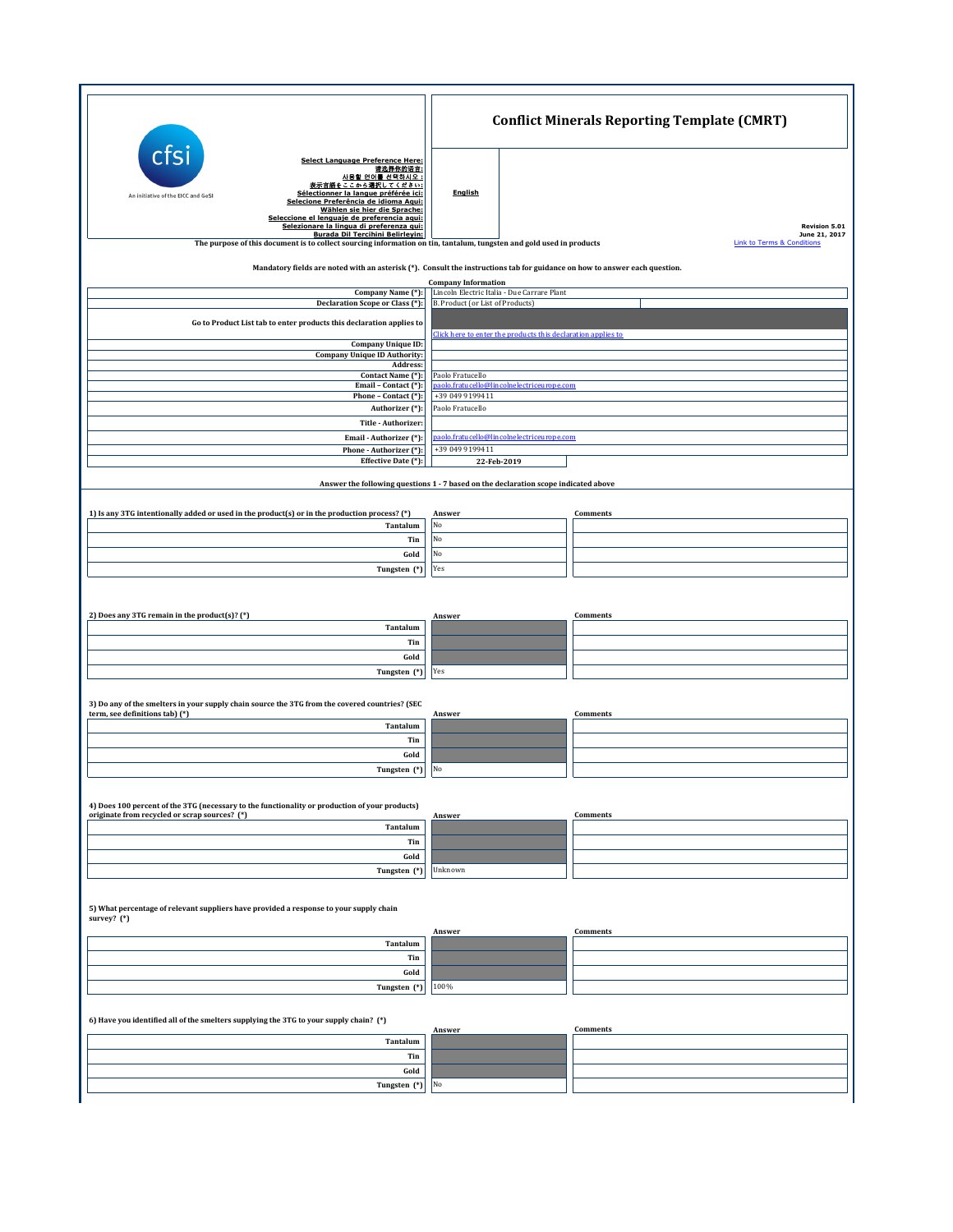|                                                                                                                                                                                                                                                                                                                                                                                                                                                                                                                    | <b>Conflict Minerals Reporting Template (CMRT)</b> |                            |                                                                         |  |  |
|--------------------------------------------------------------------------------------------------------------------------------------------------------------------------------------------------------------------------------------------------------------------------------------------------------------------------------------------------------------------------------------------------------------------------------------------------------------------------------------------------------------------|----------------------------------------------------|----------------------------|-------------------------------------------------------------------------|--|--|
| cfsi<br><b>Select Language Preference Here:</b><br>请选择你的语言:<br>사용할 언어를 선택하시오 :<br>表示言語をここから選択してください:<br>Sélectionner la langue préférée ici:<br>An initiative of the EICC and GeSI<br>Selecione Preferência de idioma Aqui:<br>Wählen sie hier die Sprache:<br>Seleccione el lenguaje de preferencia aqui:<br>Selezionare la lingua di preferenza qui:<br>Burada Dil Tercihini Belirleyin:<br>The purpose of this document is to collect sourcing information on tin, tantalum, tungsten and gold used in products | English                                            | Link to Terms & Conditions |                                                                         |  |  |
| Mandatory fields are noted with an asterisk (*). Consult the instructions tab for guidance on how to answer each question.                                                                                                                                                                                                                                                                                                                                                                                         |                                                    |                            |                                                                         |  |  |
| 7) Has all applicable smelter information received by your company been reported in this<br>declaration? (*)                                                                                                                                                                                                                                                                                                                                                                                                       | Answer                                             |                            | Comments                                                                |  |  |
| Tantalum                                                                                                                                                                                                                                                                                                                                                                                                                                                                                                           |                                                    |                            |                                                                         |  |  |
| Tin                                                                                                                                                                                                                                                                                                                                                                                                                                                                                                                |                                                    |                            |                                                                         |  |  |
| Gold                                                                                                                                                                                                                                                                                                                                                                                                                                                                                                               |                                                    |                            |                                                                         |  |  |
| Tungsten (*)                                                                                                                                                                                                                                                                                                                                                                                                                                                                                                       | Yes                                                |                            |                                                                         |  |  |
|                                                                                                                                                                                                                                                                                                                                                                                                                                                                                                                    | Answer the Following Questions at a Company Level  |                            |                                                                         |  |  |
| Question                                                                                                                                                                                                                                                                                                                                                                                                                                                                                                           | Answer                                             |                            | Comments                                                                |  |  |
| A. Have you established a conflict minerals sourcing policy? (*)                                                                                                                                                                                                                                                                                                                                                                                                                                                   | Yes                                                |                            |                                                                         |  |  |
| B. Is your conflict minerals sourcing policy publicly available on your website? (Note - If yes, the user<br>shall specify the URL in the comment field.) (*)                                                                                                                                                                                                                                                                                                                                                      | Yes                                                |                            | ttp:/www.lincolnelectric.com/en-us/support/Pages/conflict-minerals.aspx |  |  |
| C. Do you require your direct suppliers to be DRC conflict-free? (*)                                                                                                                                                                                                                                                                                                                                                                                                                                               | Yes                                                |                            |                                                                         |  |  |
| D. Do you require your direct suppliers to source the 3TG from smelters whose due diligence practices<br>have been validated by an independent third party audit program? (*)                                                                                                                                                                                                                                                                                                                                      | No                                                 |                            |                                                                         |  |  |
| E. Have you implemented due diligence measures for conflict-free sourcing? (*)                                                                                                                                                                                                                                                                                                                                                                                                                                     | Yes                                                |                            |                                                                         |  |  |
| F. Does your company conduct Conflict Minerals survey(s) of your relevant supplier(s)? (*)                                                                                                                                                                                                                                                                                                                                                                                                                         | Yes, using other format (describe)                 |                            | By means of CMRTs or free format declaration                            |  |  |
| G. Do you review due diligence information received from your suppliers against your company's<br>expectations? (*)                                                                                                                                                                                                                                                                                                                                                                                                | Yes                                                |                            |                                                                         |  |  |
| H. Does your review process include corrective action management? (*)                                                                                                                                                                                                                                                                                                                                                                                                                                              | Yes                                                |                            |                                                                         |  |  |
| I. Is your company required to file an annual conflict minerals disclosure with the SEC? (*)                                                                                                                                                                                                                                                                                                                                                                                                                       | No                                                 |                            | we are an European company                                              |  |  |
| @ 2017 Conflict-Free Sourcing Initiative. All rights reserved.                                                                                                                                                                                                                                                                                                                                                                                                                                                     |                                                    |                            |                                                                         |  |  |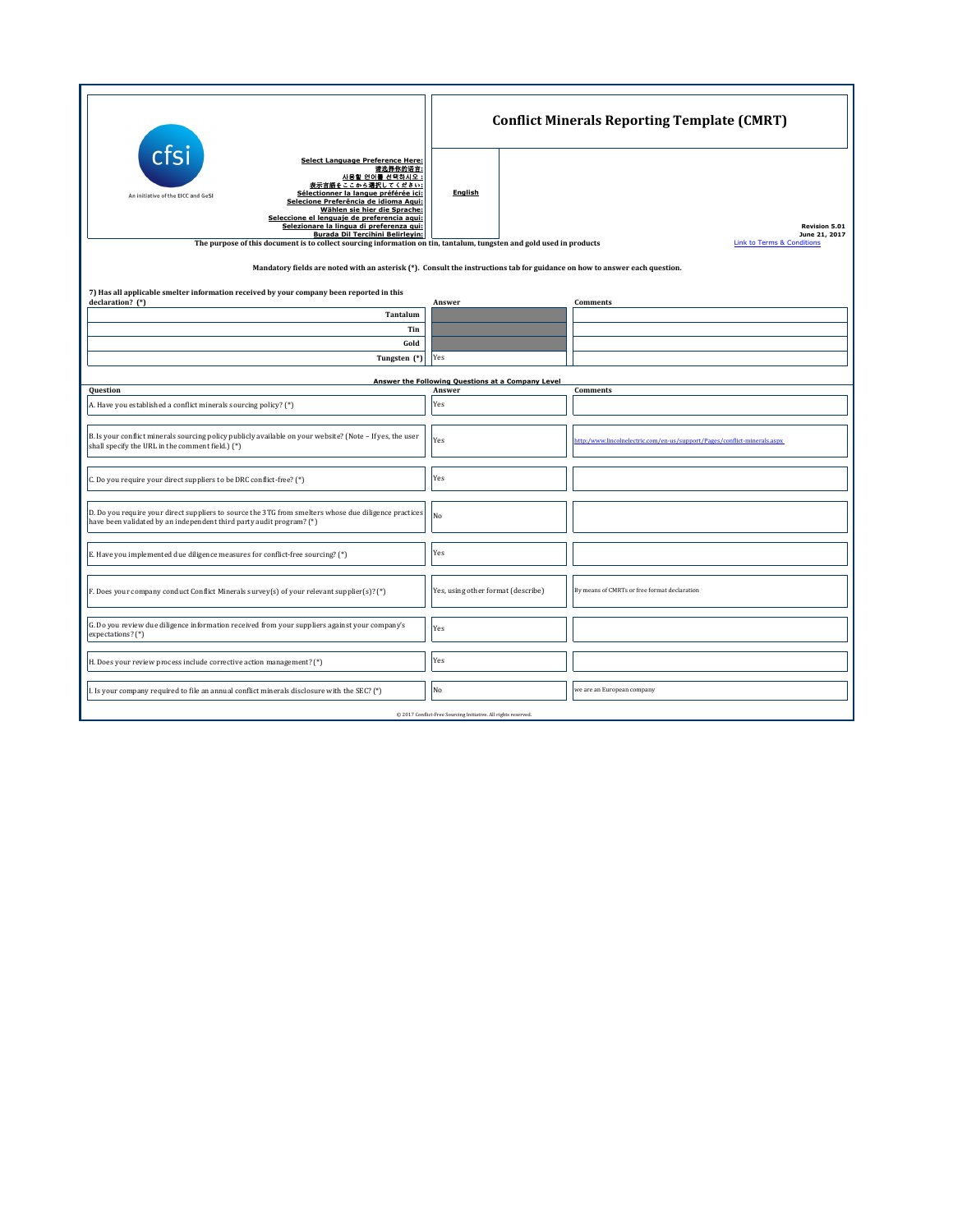|                                          | TO BEGIN:                        |                                                                                                                                                                           |                  |                     |           |                                                    |                                                                |                     |                               |
|------------------------------------------|----------------------------------|---------------------------------------------------------------------------------------------------------------------------------------------------------------------------|------------------|---------------------|-----------|----------------------------------------------------|----------------------------------------------------------------|---------------------|-------------------------------|
|                                          | grey out.                        | Option A: If you know the Smelter Identification Number, input the number in Column A (columns B, C, E, F, G, I and J will auto-populate); D will                         |                  |                     |           | cts                                                |                                                                |                     |                               |
|                                          |                                  | Option B: If you have a Metal and Smelter Look-up name combination, complete the following steps:                                                                         |                  |                     |           |                                                    |                                                                |                     |                               |
|                                          | Step 1. Select Metal in column B | Step 2. Select from dropdown in column C (wrong combination will trigger RED color)                                                                                       |                  |                     |           | An initiative of the EICC and GeSI                 |                                                                |                     |                               |
|                                          |                                  | Option C: If you have a Metal and Smelter Name combination, complete the following steps:                                                                                 |                  |                     |           |                                                    |                                                                |                     |                               |
|                                          | Step 1. Select Metal in column B | Step 2: Select "Smelter Not Listed" in the Smelter Look-up drop down and complete columns D & E<br>Step 3. Enter all available smelter information in columns H through Q |                  |                     |           |                                                    |                                                                |                     |                               |
|                                          |                                  | (*) Mandatory fields are noted with an asterisk.<br>(1) Entry required when Smelter Look-up = "Smelter not listed"                                                        |                  |                     |           |                                                    |                                                                |                     |                               |
|                                          |                                  | NOTE: A combination of Options A, B and C may be used to complete the Smelter List. Do not alter autopopulated cells. All errors in the Smelter                           |                  |                     |           |                                                    |                                                                |                     |                               |
|                                          |                                  | Look-up should be reported to CFSI by contacting info@conflictfreesmelter.org.                                                                                            |                  |                     |           |                                                    | © 2017 Conflict-Free Sourcing Initiative. All rights reserved. |                     |                               |
| Smelter                                  |                                  |                                                                                                                                                                           |                  |                     |           | Source of                                          |                                                                |                     | <b>Smelter Facility</b>       |
| Identification<br>Number Input<br>Column | Metal (*)                        | Smelter Look-up (*)                                                                                                                                                       | Smelter Name (1) | Smelter Country (*) | Smelter   | Smelter<br>Identification Identification<br>Number | <b>Smelter Street</b>                                          | <b>Smelter City</b> | Location: State /<br>Province |
| CID002044                                | Tungsten                         | Wolfram Bergbau und Hutten AG                                                                                                                                             |                  | AUSTRIA             | CID002044 | CFSI                                               |                                                                | St. Martin i-S      | Steiermark                    |
|                                          |                                  |                                                                                                                                                                           |                  |                     |           |                                                    |                                                                |                     |                               |
|                                          |                                  |                                                                                                                                                                           |                  |                     |           |                                                    |                                                                |                     |                               |
|                                          |                                  |                                                                                                                                                                           |                  |                     |           |                                                    |                                                                |                     |                               |
|                                          |                                  |                                                                                                                                                                           |                  |                     |           |                                                    |                                                                |                     |                               |
|                                          |                                  |                                                                                                                                                                           |                  |                     |           |                                                    |                                                                |                     |                               |
|                                          |                                  |                                                                                                                                                                           |                  |                     |           |                                                    |                                                                |                     |                               |
|                                          |                                  |                                                                                                                                                                           |                  |                     |           |                                                    |                                                                |                     |                               |
|                                          |                                  |                                                                                                                                                                           |                  |                     |           |                                                    |                                                                |                     |                               |
|                                          |                                  |                                                                                                                                                                           |                  |                     |           |                                                    |                                                                |                     |                               |
|                                          |                                  |                                                                                                                                                                           |                  |                     |           |                                                    |                                                                |                     |                               |
|                                          |                                  |                                                                                                                                                                           |                  |                     |           |                                                    |                                                                |                     |                               |
|                                          |                                  |                                                                                                                                                                           |                  |                     |           |                                                    |                                                                |                     |                               |
|                                          |                                  |                                                                                                                                                                           |                  |                     |           |                                                    |                                                                |                     |                               |
|                                          |                                  |                                                                                                                                                                           |                  |                     |           |                                                    |                                                                |                     |                               |
|                                          |                                  |                                                                                                                                                                           |                  |                     |           |                                                    |                                                                |                     |                               |
|                                          |                                  |                                                                                                                                                                           |                  |                     |           |                                                    |                                                                |                     |                               |
|                                          |                                  |                                                                                                                                                                           |                  |                     |           |                                                    |                                                                |                     |                               |
|                                          |                                  |                                                                                                                                                                           |                  |                     |           |                                                    |                                                                |                     |                               |
|                                          |                                  |                                                                                                                                                                           |                  |                     |           |                                                    |                                                                |                     |                               |
|                                          |                                  |                                                                                                                                                                           |                  |                     |           |                                                    |                                                                |                     |                               |
|                                          |                                  |                                                                                                                                                                           |                  |                     |           |                                                    |                                                                |                     |                               |
|                                          |                                  |                                                                                                                                                                           |                  |                     |           |                                                    |                                                                |                     |                               |
|                                          |                                  |                                                                                                                                                                           |                  |                     |           |                                                    |                                                                |                     |                               |
|                                          |                                  |                                                                                                                                                                           |                  |                     |           |                                                    |                                                                |                     |                               |
|                                          |                                  |                                                                                                                                                                           |                  |                     |           |                                                    |                                                                |                     |                               |
|                                          |                                  |                                                                                                                                                                           |                  |                     |           |                                                    |                                                                |                     |                               |
|                                          |                                  |                                                                                                                                                                           |                  |                     |           |                                                    |                                                                |                     |                               |
|                                          |                                  |                                                                                                                                                                           |                  |                     |           |                                                    |                                                                |                     |                               |
|                                          |                                  |                                                                                                                                                                           |                  |                     |           |                                                    |                                                                |                     |                               |
|                                          |                                  |                                                                                                                                                                           |                  |                     |           |                                                    |                                                                |                     |                               |